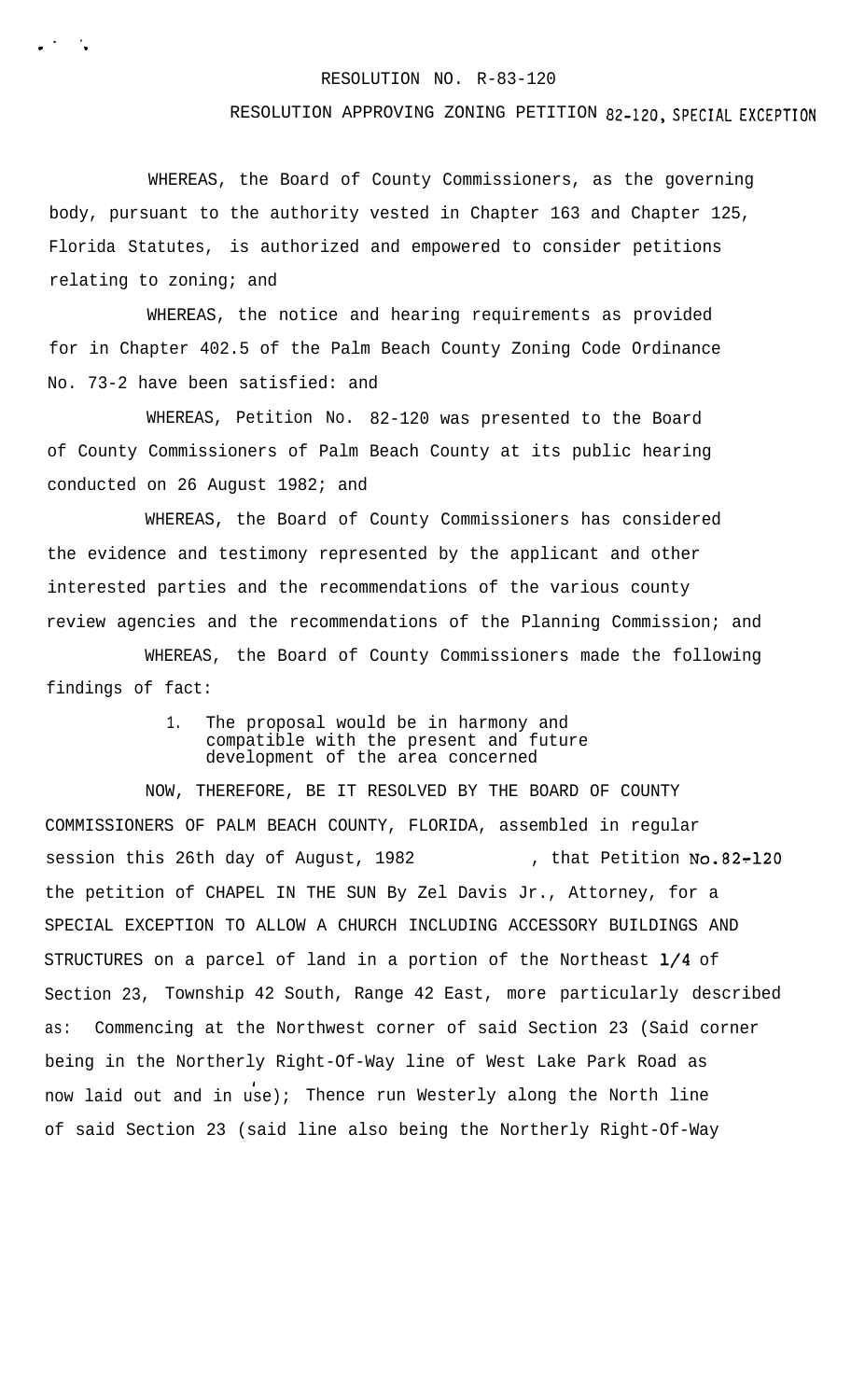line of West Lake Park Road) NE a distance of 600.00 feet to a point; thence run Southerly along a line parallel with the East line of said Section 23 a distance of 107.45 feet to a point in the Southerly Right-Of-Way line of said West Lake Park Road, said point being the Point of Beginning; thence continue Southerly on the preceding described course a distance of 1130.00 feet to a point: thence run Westerly along a line parallel with the North line of said Section 23, a distance of453.00 feet to a point; thence run Northerly along a lineparallel with the East line of said Section 23 a distance of 1130.00 feet to a point (said point being the Southerly Right-Of-Way line of said West Lake Park Road); thence run Easterly along the Southerly Right-Of-Way line of said West Lake Park Road(said line being parallel with the North Line of said Section 23) a distance of 453.00 feet to the Point of Beginning of the herin described parcel, Less Rights-Of-Way for Kelso Drive and Lake Park West Road, as now laid out and in use. Also Less and Except the South 280.00 feet thereof. Said property located on the southeast corner of the intersection of West Lake Park Road (S.R. 809a) and Kelso Drive in an AR-Agricultural Residential District was approved as advertised subject to the following conditions:

- 1. The developer shall take reasonable precautions during the development of this project to insure that fugitive particulates (dust particles) from this project do not become a nuisance to neighboring properties.
- $2<sub>1</sub>$ The developer will take necessary precautions to insure there will be no pollutant run-off from this project to adjacent or nearby surface waters.
- 3. The developer shall limit this Petition to one church building with a 300 person maximum occupancy.
- 4. Developer shall retain onsite 85% of the stormwater run-off generated by a three (3) year storm per requirements of the Permit Section, Land Development Devision.
- 5. Within ninety (90) days of approval the ultimate right-of-way for Northlake Blvd., 80 feet from centerline, shall be conveyed to Palm Beach County. (Approximately an additional 30 feet of right-of-way.)
- 6. Developer shall align the peoject's entrance with Howell Lane.
- 7. The construction of a left turn lane east approach on Northlake Boulevard at the peoject's entrance road will be required prior to the issuance of a Certificate of Occupancy.